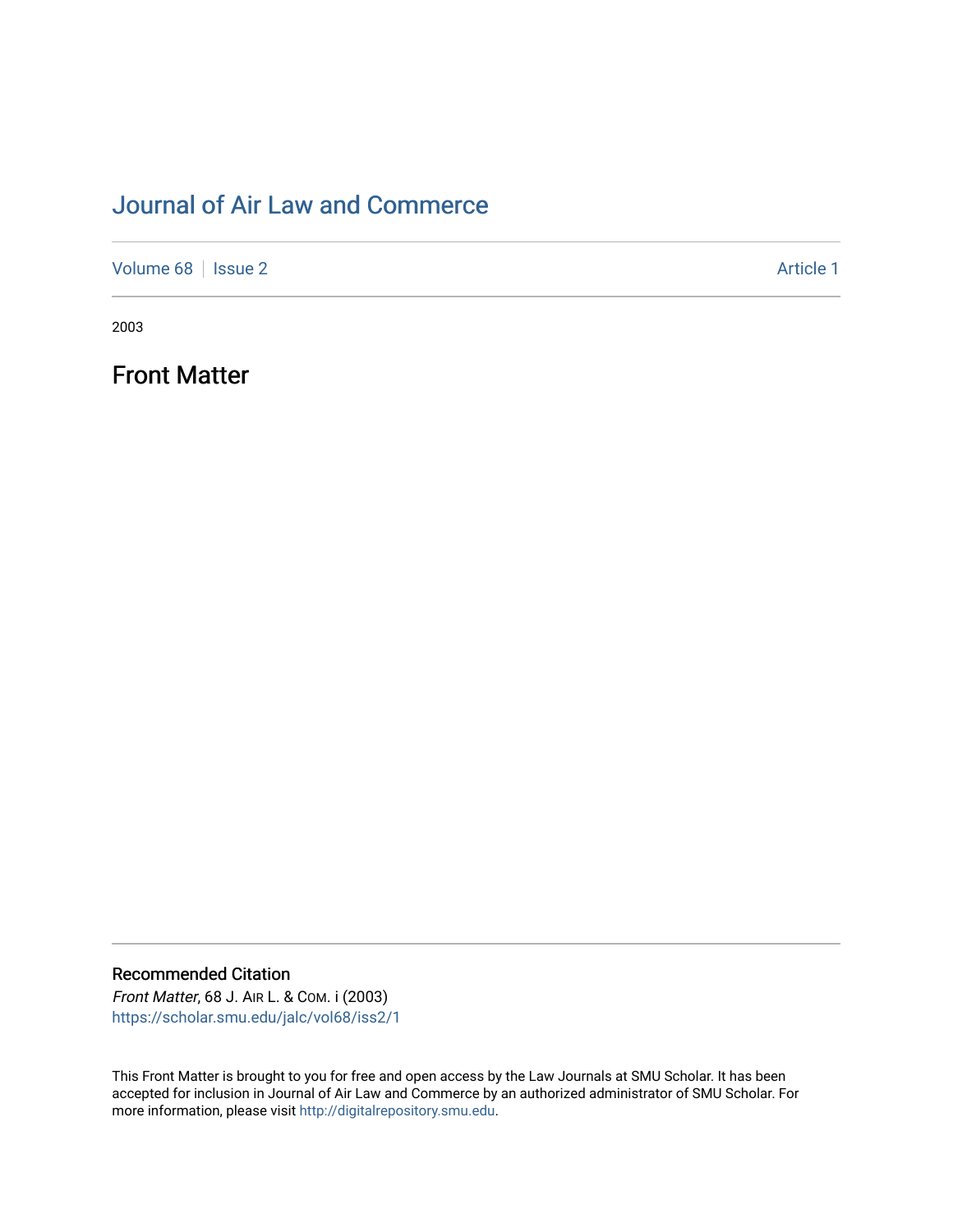## **The Journal of Air Law and Commerce**

| VOLUME 68 | SPRING 2003 | NUMBER 2 |
|-----------|-------------|----------|
|           |             |          |

## **TABLE OF CONTENTS**

## **ARTICLES**

| The Rights of Parties and Civil Litigants<br>Walter Mayer                                                                                                                                                                                   |     |
|---------------------------------------------------------------------------------------------------------------------------------------------------------------------------------------------------------------------------------------------|-----|
| Putting the Transportation Security<br>Administration in Historical Context  Kent C. Krause                                                                                                                                                 | 233 |
| Industry in Crisis: A Progress Report on<br>Victim Compensation and the Airlines<br>After the September 11th Legislation  Raymond L. Mariani                                                                                                | 253 |
| Flying and Crashing on the Wings of Fortuosity:<br>The Case for Applying Admiralty Jurisdiction to<br>Aviation Accidents Over Navigable Waters Ladd Sanger<br>Vickie S. Brandt                                                              | 283 |
| The Failure of Aviation Safety in New Zealand:<br>An Examination of New Zealand's<br>Implementation of Its International<br>Obligations Under Annex 13 of the<br>Chicago Convention on International<br>Civil Aviation  Samantha Sharif 339 |     |
| Where Is the ACAA Today?<br>Tracing the Law Developing from the<br>Air Carrier Access Act of 1986 James S. Strawinski                                                                                                                       | 385 |
| <b>COMMENTS</b>                                                                                                                                                                                                                             |     |
| War-Risk, Hijacking & Terrorism Exclusions<br>in Aviation Insurance: Carrier Liability                                                                                                                                                      |     |
| in the Wake of September 11, 2001  Erwin E. Caban                                                                                                                                                                                           | 421 |
| Taking Exit Row Seating Seriously Wendy Gerwick                                                                                                                                                                                             | 449 |
| <b>TRIBUTES</b>                                                                                                                                                                                                                             |     |
| John Howie-Trial Lawyer: A Good Man  Al Ellis 477                                                                                                                                                                                           |     |
| My Mentor-John Howie Andrew L. Payne                                                                                                                                                                                                        | 481 |